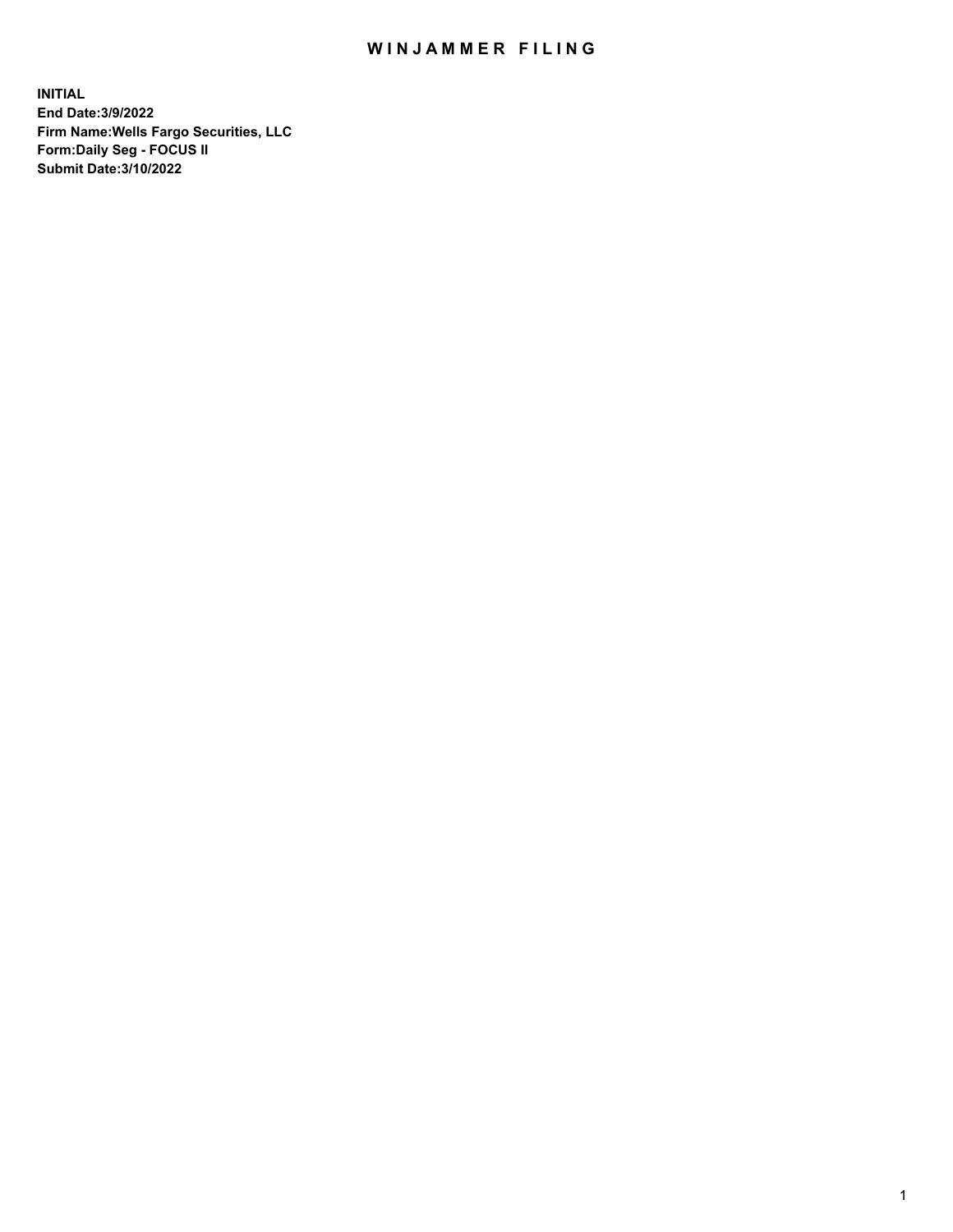**INITIAL End Date:3/9/2022 Firm Name:Wells Fargo Securities, LLC Form:Daily Seg - FOCUS II Submit Date:3/10/2022 Daily Segregation - Cover Page**

| Name of Company                                                                                                                                                                                                                                                                                                                | <b>Wells Fargo Securities LLC</b>                          |
|--------------------------------------------------------------------------------------------------------------------------------------------------------------------------------------------------------------------------------------------------------------------------------------------------------------------------------|------------------------------------------------------------|
| <b>Contact Name</b>                                                                                                                                                                                                                                                                                                            | <b>James Gnall</b>                                         |
| <b>Contact Phone Number</b>                                                                                                                                                                                                                                                                                                    | 917-699-6822                                               |
| <b>Contact Email Address</b>                                                                                                                                                                                                                                                                                                   | james.w.gnall@wellsfargo.com                               |
| FCM's Customer Segregated Funds Residual Interest Target (choose one):<br>a. Minimum dollar amount: ; or<br>b. Minimum percentage of customer segregated funds required:% ; or<br>c. Dollar amount range between: and; or<br>d. Percentage range of customer segregated funds required between:% and%.                         | 115,000,000<br><u>0</u><br>0 <sub>0</sub><br>00            |
| FCM's Customer Secured Amount Funds Residual Interest Target (choose one):<br>a. Minimum dollar amount: ; or<br>b. Minimum percentage of customer secured funds required:%; or<br>c. Dollar amount range between: and; or<br>d. Percentage range of customer secured funds required between:% and%.                            | 30,000,000<br><u>0</u><br>0 <sub>0</sub><br>0 <sub>0</sub> |
| FCM's Cleared Swaps Customer Collateral Residual Interest Target (choose one):<br>a. Minimum dollar amount: ; or<br>b. Minimum percentage of cleared swaps customer collateral required:% ; or<br>c. Dollar amount range between: and; or<br>d. Percentage range of cleared swaps customer collateral required between:% and%. | 355,000,000<br><u>0</u><br>00<br>00                        |

Attach supporting documents CH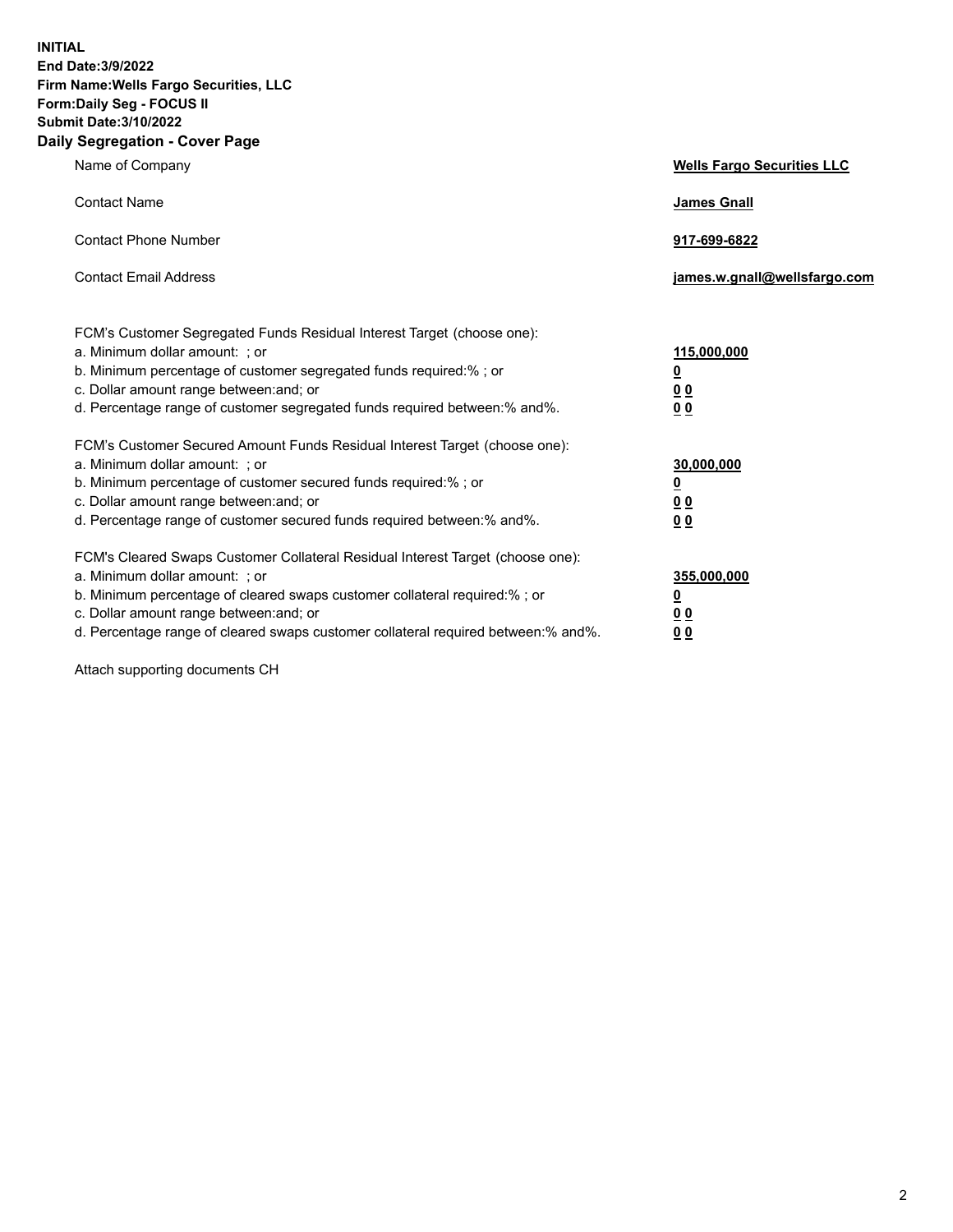**INITIAL End Date:3/9/2022 Firm Name:Wells Fargo Securities, LLC Form:Daily Seg - FOCUS II Submit Date:3/10/2022 Daily Segregation - Secured Amounts**

Foreign Futures and Foreign Options Secured Amounts Amount required to be set aside pursuant to law, rule or regulation of a foreign government or a rule of a self-regulatory organization authorized thereunder **0** [7305] 1. Net ledger balance - Foreign Futures and Foreign Option Trading - All Customers A. Cash **416,494,341** [7315] B. Securities (at market) **209,433,700** [7317] 2. Net unrealized profit (loss) in open futures contracts traded on a foreign board of trade **-26,429,044** [7325] 3. Exchange traded options a. Market value of open option contracts purchased on a foreign board of trade **19** [7335] b. Market value of open contracts granted (sold) on a foreign board of trade **0** [7337] 4. Net equity (deficit) (add lines 1. 2. and 3.) **599,499,016** [7345] 5. Account liquidating to a deficit and account with a debit balances - gross amount **577,546** [7351] Less: amount offset by customer owned securities **-535,072** [7352] **42,474** [7354] 6. Amount required to be set aside as the secured amount - Net Liquidating Equity Method (add lines 4 and 5) **599,541,490** [7355] 7. Greater of amount required to be set aside pursuant to foreign jurisdiction (above) or line 6. **599,541,490** [7360] FUNDS DEPOSITED IN SEPARATE REGULATION 30.7 ACCOUNTS 1. Cash in banks A. Banks located in the United States **164,737,066** [7500] B. Other banks qualified under Regulation 30.7 **105,987,585** [7520] **270,724,651** [7530] 2. Securities A. In safekeeping with banks located in the United States **163,248,665** [7540] B. In safekeeping with other banks qualified under Regulation 30.7 **0** [7560] **163,248,665** [7570] 3. Equities with registered futures commission merchants A. Cash **-9,389,307** [7580] B. Securities **46,185,037** [7590] C. Unrealized gain (loss) on open futures contracts **59,922,374** [7600] D. Value of long option contracts **19** [7610] E. Value of short option contracts **0** [7615] **96,718,123** [7620] 4. Amounts held by clearing organizations of foreign boards of trade A. Cash **0** [7640] B. Securities **0** [7650] C. Amount due to (from) clearing organization - daily variation **0** [7660] D. Value of long option contracts **0** [7670] E. Value of short option contracts **0** [7675] **0** [7680] 5. Amounts held by members of foreign boards of trade A. Cash **275,477,226** [7700] B. Securities **0** [7710] C. Unrealized gain (loss) on open futures contracts **-78,157,083** [7720] D. Value of long option contracts **0** [7730] E. Value of short option contracts **0** [7735] **197,320,143** [7740] 6. Amounts with other depositories designated by a foreign board of trade **0** [7760] 7. Segregated funds on hand **0** [7765] 8. Total funds in separate section 30.7 accounts **728,011,582** [7770] 9. Excess (deficiency) Set Aside for Secured Amount (subtract line 7 Secured Statement Page 1 from Line 8) **128,470,092** [7380] 10. Management Target Amount for Excess funds in separate section 30.7 accounts **30,000,000** [7780]

11. Excess (deficiency) funds in separate 30.7 accounts over (under) Management Target **98,470,092** [7785]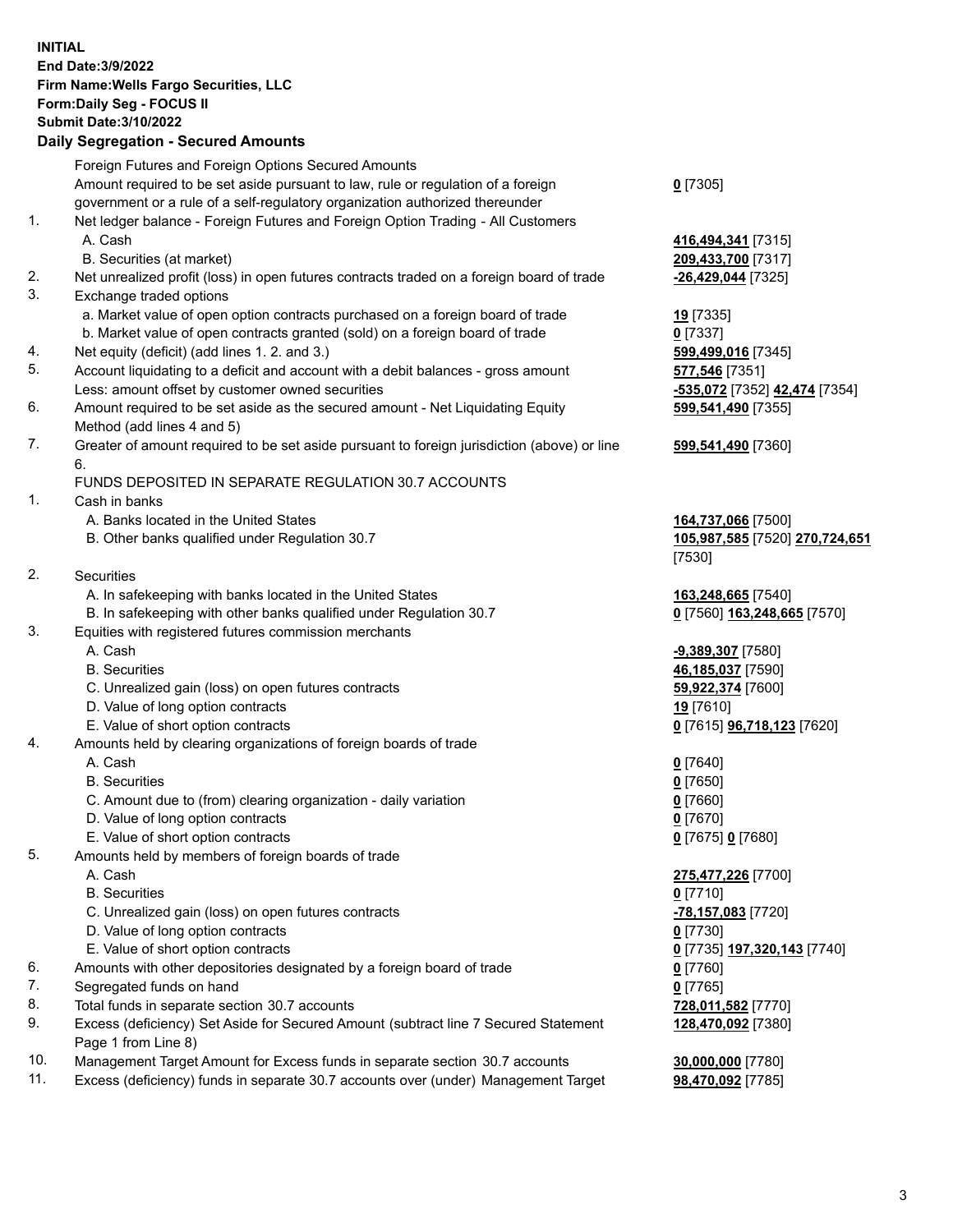**INITIAL End Date:3/9/2022 Firm Name:Wells Fargo Securities, LLC Form:Daily Seg - FOCUS II Submit Date:3/10/2022 Daily Segregation - Segregation Statement** SEGREGATION REQUIREMENTS(Section 4d(2) of the CEAct) 1. Net ledger balance A. Cash **3,917,632,509** [7010] B. Securities (at market) **2,007,535,374** [7020] 2. Net unrealized profit (loss) in open futures contracts traded on a contract market **-42,677,549** [7030] 3. Exchange traded options A. Add market value of open option contracts purchased on a contract market **2,005,817,774** [7032] B. Deduct market value of open option contracts granted (sold) on a contract market **-1,903,578,280** [7033] 4. Net equity (deficit) (add lines 1, 2 and 3) **5,984,729,828** [7040] 5. Accounts liquidating to a deficit and accounts with debit balances - gross amount **251,347,789** [7045] Less: amount offset by customer securities **-233,325,255** [7047] **18,022,534** [7050] 6. Amount required to be segregated (add lines 4 and 5) **6,002,752,362** [7060] FUNDS IN SEGREGATED ACCOUNTS 7. Deposited in segregated funds bank accounts A. Cash **329,466,867** [7070] B. Securities representing investments of customers' funds (at market) **625,478,235** [7080] C. Securities held for particular customers or option customers in lieu of cash (at market) **178,416,696** [7090] 8. Margins on deposit with derivatives clearing organizations of contract markets A. Cash **3,182,083,408** [7100] B. Securities representing investments of customers' funds (at market) **124,259,045** [7110] C. Securities held for particular customers or option customers in lieu of cash (at market) **1,829,118,678** [7120] 9. Net settlement from (to) derivatives clearing organizations of contract markets **219,904,730** [7130] 10. Exchange traded options A. Value of open long option contracts **2,005,817,774** [7132] B. Value of open short option contracts **-1,903,578,280** [7133] 11. Net equities with other FCMs A. Net liquidating equity **0** [7140] B. Securities representing investments of customers' funds (at market) **0** [7160] C. Securities held for particular customers or option customers in lieu of cash (at market) **0** [7170] 12. Segregated funds on hand **0** [7150] 13. Total amount in segregation (add lines 7 through 12) **6,590,967,153** [7180] 14. Excess (deficiency) funds in segregation (subtract line 6 from line 13) **588,214,791** [7190] 15. Management Target Amount for Excess funds in segregation **115,000,000** [7194]

16. Excess (deficiency) funds in segregation over (under) Management Target Amount Excess

**473,214,791** [7198]